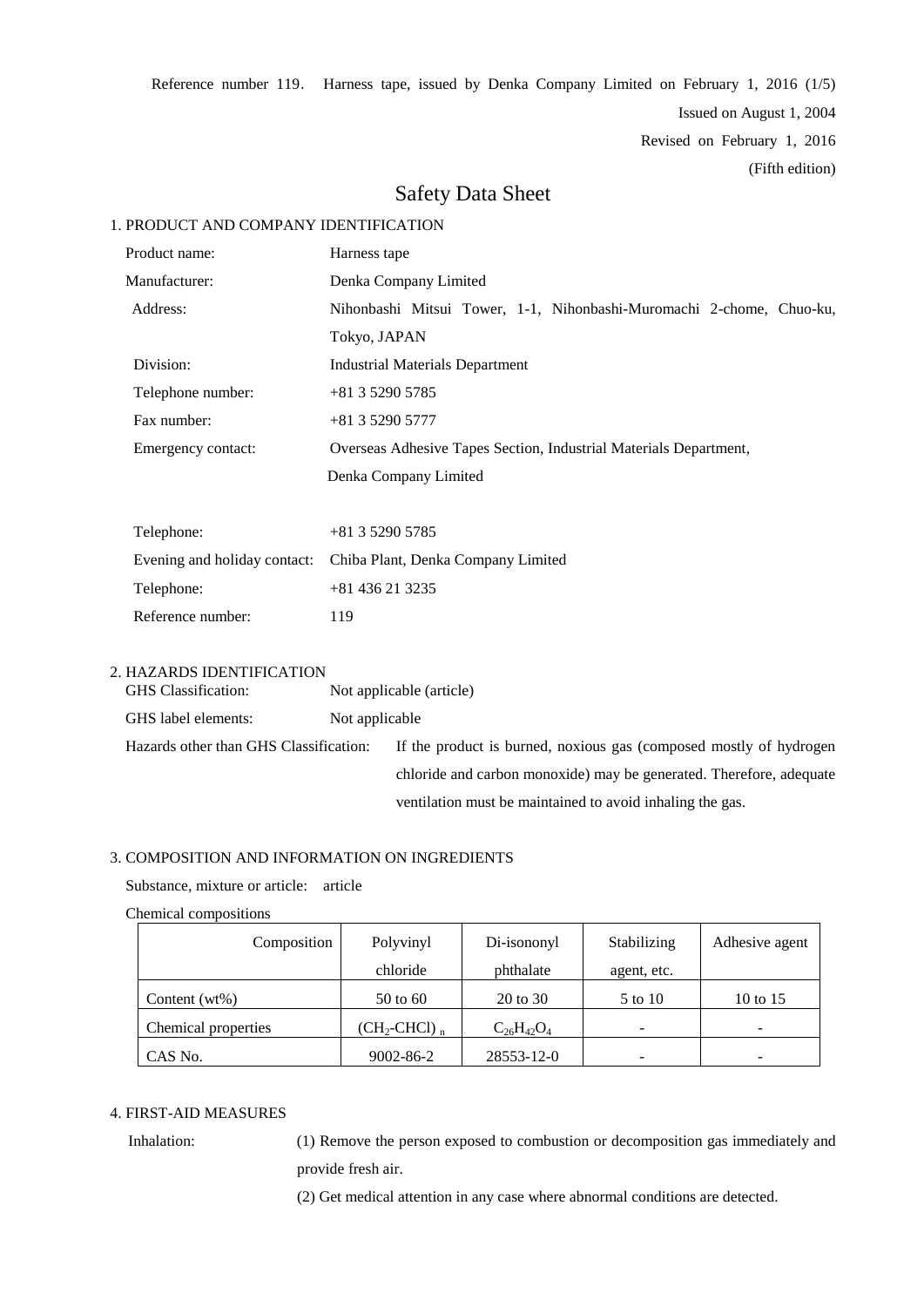|               | Reference number 119. Harness tape, issued by Denka Company Limited on February 1, 2016 (2/5) |
|---------------|-----------------------------------------------------------------------------------------------|
| Skin contact: | As hypersensitive persons may suffer swelling or irritation after coming into contact         |
|               | with the adhesive agent of the tape, gently remove the tape and rinse off the adhesive        |
|               | agent.                                                                                        |
| Eye contact:  | There is no chance that this product gets into eyes. However, if a chip or broken piece       |
|               | of the tape gets into eyes, the eye balls may be damaged. In such a case, rinse it off        |
|               | with clean water for 15 minutes or more.                                                      |
| Ingestion:    | Try to induce vomiting as much as possible. If any abnormal conditions are detected,          |
|               | get medical attention.                                                                        |

# 5. FIRE-FIGHTING MEASURES

Extinguishing media: Use water, dry chemicals, foams, etc.

Protection for firefighters: In case of a fire, this product will not burn intensely but may be melted by heat. If it burns or it is melted because of the high temperature, noxious gas (composed mostly of hydrogen chloride and carbon monoxide) may be generated. Therefore, it is indispensable to wear respiratory protective equipments, safety glasses and chemical protective gloves, and put out fire from the windward.

# 6. ACCIDENTAL RELEASE MEASURES

| Personal precautions:              | No data                                                                    |
|------------------------------------|----------------------------------------------------------------------------|
| Environmental precautions: No data |                                                                            |
| Removal method:                    | Immediately sweep and collect the released substances in a paper bag, etc. |

# 7. HANDLING AND STORAGE

# Handling

| Technical measures:                                            | (1) Do not place fire nearby.                                                                                   |  |  |
|----------------------------------------------------------------|-----------------------------------------------------------------------------------------------------------------|--|--|
|                                                                | (2) As this product is a tape for industrial use, do not affix it to the human body, food                       |  |  |
|                                                                | or medical products.                                                                                            |  |  |
| Precautions:                                                   | If the product is used in a closed room, the room must be well-ventilated.                                      |  |  |
|                                                                | Precautions for safe handling: Avoid contact with organic solvents in order to prevent dissolution deformation. |  |  |
| Storage                                                        |                                                                                                                 |  |  |
| Storage conditions:                                            | (1) To avoid alterations (deformations), store the product in a place at room                                   |  |  |
| temperature away from sunlight, water leak, moisture and heat. |                                                                                                                 |  |  |
|                                                                | (2) To prevent a fire, store the product in a place away from fire, heat source and light                       |  |  |

source.

Safe container and package materials: Nothing in particular

# 8. EXPOSURE CONTROLS AND PERSONAL PROTECTION

| Protective equipment:    | Not particularly required |
|--------------------------|---------------------------|
| Control concentration:   | No rules or regulations   |
| Allowable concentration: | No rules or regulations   |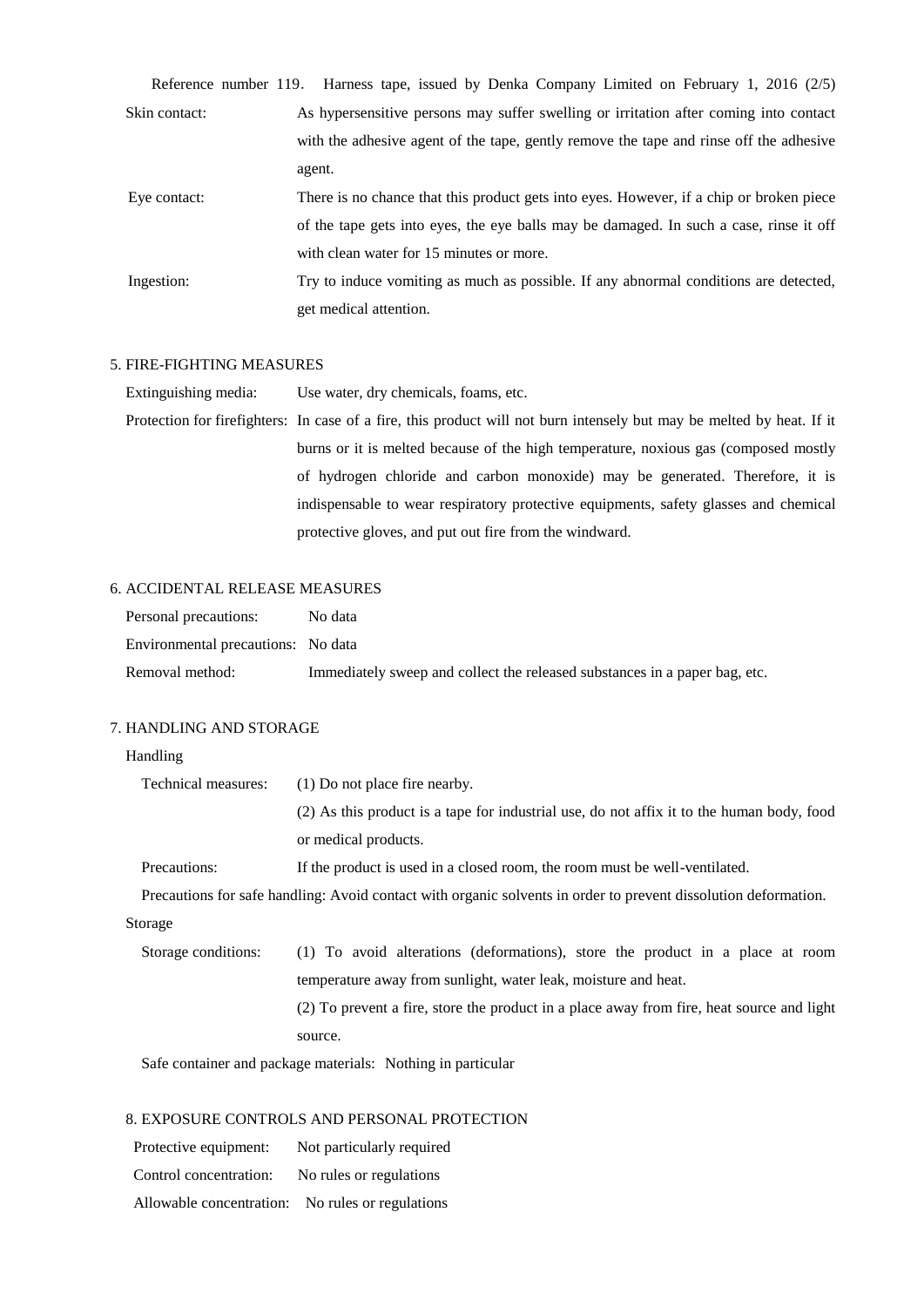Reference number 119. Harness tape, issued by Denka Company Limited on February 1, 2016 (3/5)

# 9. PHYSICAL AND CHEMICAL PROPERTIES

# Physical state:

| Form:                      | Solid (Film-type molding product)                                                  |
|----------------------------|------------------------------------------------------------------------------------|
| Color:                     | Multiple colors                                                                    |
| Odor:                      | Rubber odor (Subtle odor)                                                          |
| pH:                        | No data                                                                            |
|                            | Specific temperatures/temperature ranges at which changes in physical state occur  |
| Boiling point:             | No data                                                                            |
| Melting point:             | No data                                                                            |
| Resolution temperature:    | There is no data. However, the softening process starts at approx. $60^{\circ}$ C. |
| Flash point:               | $230^{\circ}$ C                                                                    |
| Auto-ignition temperature: | $425^{\circ}$ C                                                                    |
| Explosion properties:      | No data                                                                            |
| Density:                   | 1.3 $g/cm3$                                                                        |
| Solubility:                | Insoluble in water                                                                 |

# 10. STABILITY AND REACTIVITY

| Stability:                                     |         | Stabilized if treated in a normal manner                                                             |
|------------------------------------------------|---------|------------------------------------------------------------------------------------------------------|
| Reactivity:                                    | No data |                                                                                                      |
|                                                |         | Inappropriate conditions: High temperature, High humidity, Sunshine                                  |
| Reactive chemical hazards: Oxidant, Acid, Base |         |                                                                                                      |
|                                                |         | Hazardous decomposition products: If the product is burned, noxious gas (composed mostly of hydrogen |
|                                                |         | chloride and carbon monoxide) may be generated.                                                      |

#### 11. TOXICOLOGICAL INFORMATION

Acute toxicity: No data Specific symptoms in animal tests: No data Irritation and Corrosive effects: Touching the surface repeatedly may cause skin roughness. Sensitization: No data Toxicity after repeated intake (sub-acute, sub chronic, chronic): No data CMR-effects (carcinogenic, mutagenic and reproductive effects): No data

# 12. ECOLOGICAL INFORMATION

No information

### 13. DISPOSAL CONSIDERATIONS

Dispose of residues/container in accordance with local/regional/state/national/federal/international regulations. Do not dump residues/container into sewers, on the ground or into any body of water.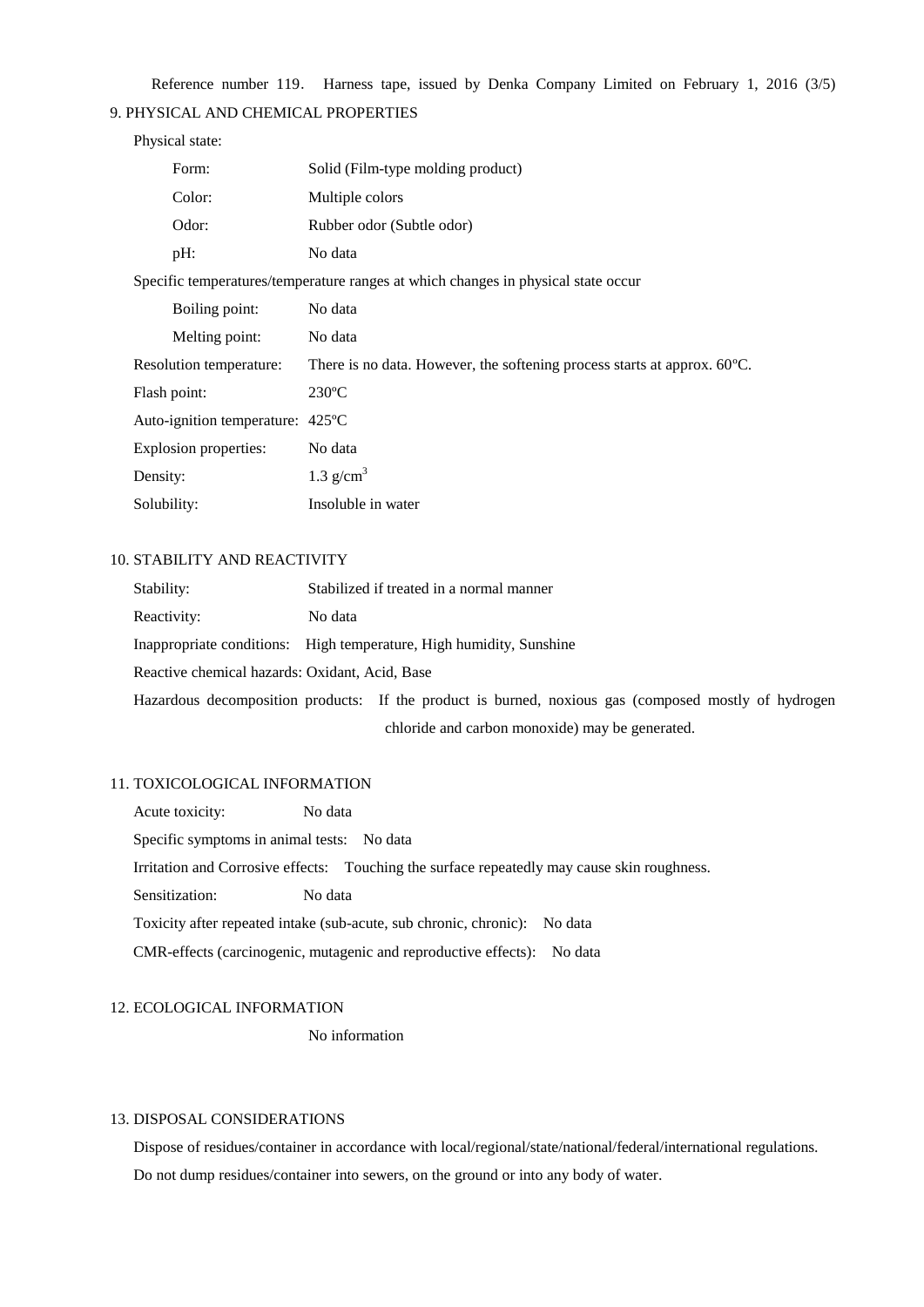Reference number 119. Harness tape, issued by Denka Company Limited on February 1, 2016 (4/5)

#### 14. TRANSPORT INFORMATION

International regulation: Not applicable

Specific precautionary transport measures and conditions:

Avoid direct sunlight, water leak, rapid temperature change, etc. and ensure that the packing and packaging materials are not damaged or the cargo does not collapse.

# 15. REGULATORY INFORMATION

Di-isononyl phthalate is a regulated component.

EU (REACH ANNEX Ⅹ Ⅶ 52), Canada (Phthalates Regulations), USA (Consumer Product Safety Improvement Act), Japan (notification of the Ministry of Health, Labor, and Welfare No.336), Switzerland (Toy Safety Ordinance)

- : Toy or child care article that can, in a reasonably foreseeable manner, be placed in the mouth of a child must contain no more than 1,000mg/kg of DINP.
- USA : Clean Water Act Section 307(a) (1) Toxic Pollutants (40 CFR 401.15) RCRA AppendixⅧ List of Hazardous Constituents (40 CFR 261) CERCLA Hazardous Substances (40 CFR 302.4)

 California Proposition65 WARNING: This product contains a chemical known to the State of California to cause cancer.

#### 16. OTHER INFORMATION

- (1) All the data contained herein are protected by copyrights, treaties, laws and regulations effective in each relevant country. The data may not be used (copied, modified, transmitted, distributed, published, diverted, posted etc.) outside the scope of private use or that explicitly permitted under the applicable law without obtaining our prior consent.
- (2) We are making every effort to maintain the accuracy and usability of the data contained herein. However, no guarantee or warranty is made as to the accuracy and safety. Also, please note that the data and descriptions contained herein are subject to change without notice due to new knowledge and experience.
- (3) We do not make any guarantee or warranty as to the accuracy or safety of the data contained herein, such as merchantability (quality, performance, etc. which are normally expected), adequateness for certain purposes, and non-infringement of rights of third parties.
- (4) The data contained herein concerns only the product. If this product is combined or processed with other materials, such data shall be invalid.
- (5) The product shall be kept out of reach of infants. Also, this product shall not be used for materials within reach of infants.
- (6) Before use, the product shall be tested internally to check whether it conforms to the intended purpose and assure the safety on your own responsibility.
- (7) All the materials have unknown hazards. Therefore, they need to be handled with care. This SDS describes specific hazards. However, other hazards also may be presented.